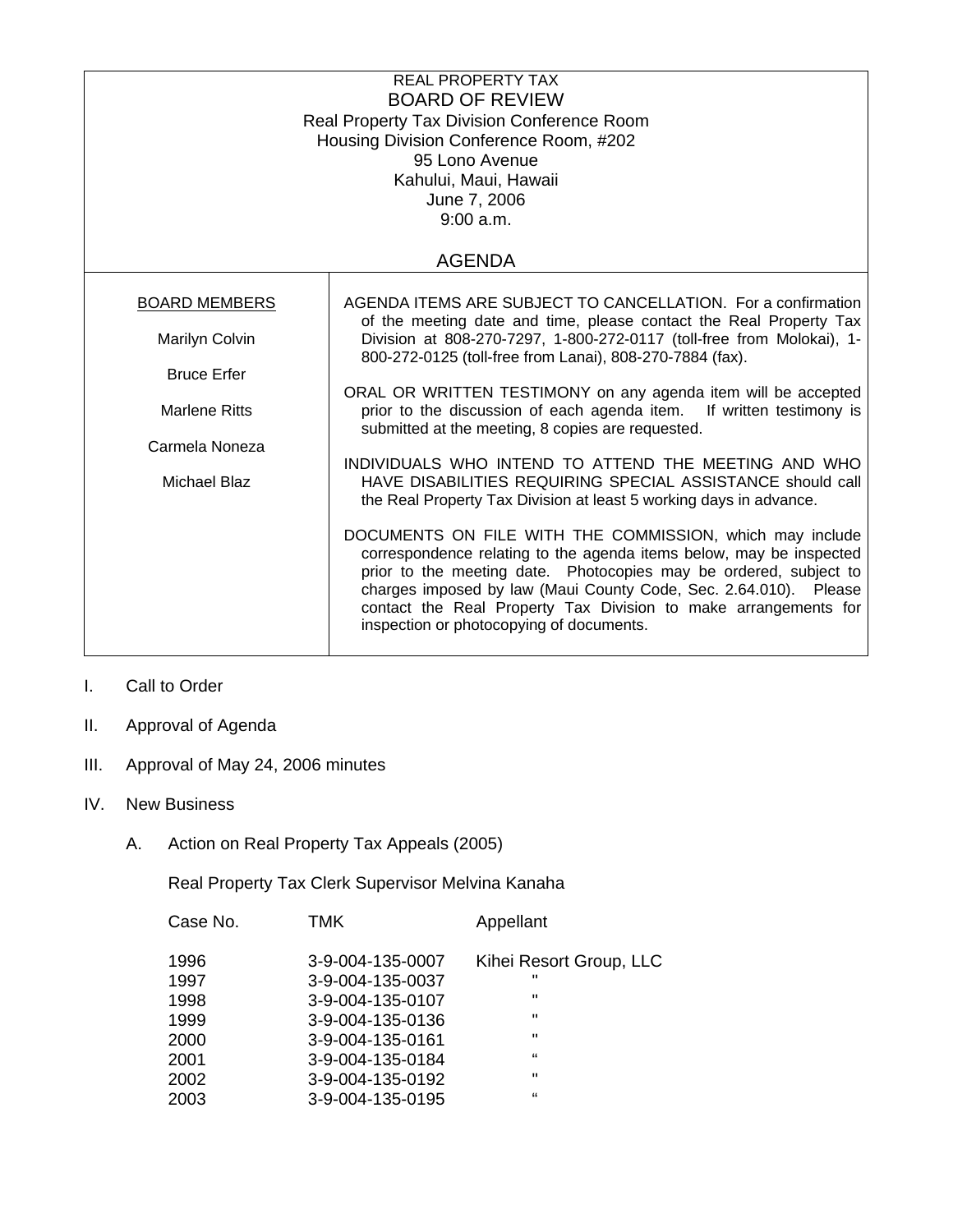Real PropertyAppraiser Wesley Yoshioka

| Case No. | тмк              | Appellant                                  |
|----------|------------------|--------------------------------------------|
| 1843     | 2-5-005-009-0000 | Alexander & Baldwin, Inc.                  |
| 1845     | 2-5-005-054-0000 | $\mathbf{u}$                               |
| 1859     | 3-8-001-072-0000 | <b>A&amp;B Properties</b>                  |
| 2108     | 5-7-006-021-0000 | Juanita Pettigrew (Louise Mililani Hanapi) |

Real Property Appraiser Gery Madriaga

| 1928 | 4-6-008-005-0000 | Whaler's Wharf, Ltd |
|------|------------------|---------------------|
| 1930 | 4-6-008-023-0000 | $\mathbf{H}$        |
| 1932 | 4-6-008-026-0000 | $\mathbf{H}$        |
| 1933 | 4-6-008-031-0000 | $\mathbf{H}$        |
| 1934 | 4-6-008-067-0000 | $\mathbf{H}$        |
| 1936 | 4-6-008-068-0000 | $\mathbf{u}$        |
| 1937 | 4-6-008-069-0000 | $\mathbf{H}$        |
| 1938 | 4-6-008-070-0000 | $\mathbf{H}$        |
| 1939 | 4-6-008-071-0000 | $\mathbf{H}$        |
| 1940 | 4-6-008-072-0000 | π                   |

#### B. Late Filed Appeals

| 2-3-010-076-0000 | Vanessa Baggs                  |
|------------------|--------------------------------|
| 2-4-030-066-0000 | Lynne Marie                    |
| 3-4-012-107-0000 | Community Clinic of Maui, Inc. |
| 3-4-012-001-0000 | ш                              |
| 3-4-028-021-0000 | Janice Donahoo                 |
| 4-3-010-004-0063 | Patricia M. Coughlin (2005)    |
| 4-3-010-004-0063 | Patricia M. Coughlin (2004)    |
| 4-3-016-032-0011 | Alvin and Nancy Sagon          |
|                  |                                |

## C. Request for Reconsideration

| 1948 | 2-1-026-067-0000 | Ronald Ross (filed appeal w/Tax Appeal Court<br>on 11/14/2005)        |
|------|------------------|-----------------------------------------------------------------------|
| 1971 | 2-1-007-003-0000 | King, William Garfield Educational Trust<br>(Bank of Hawaii, Trustee) |

#### D. Correspondence

- 1. Review letter from Marjorie Babcock
- 2. Review letter from Paul Levinson

## V. Unfinished Business